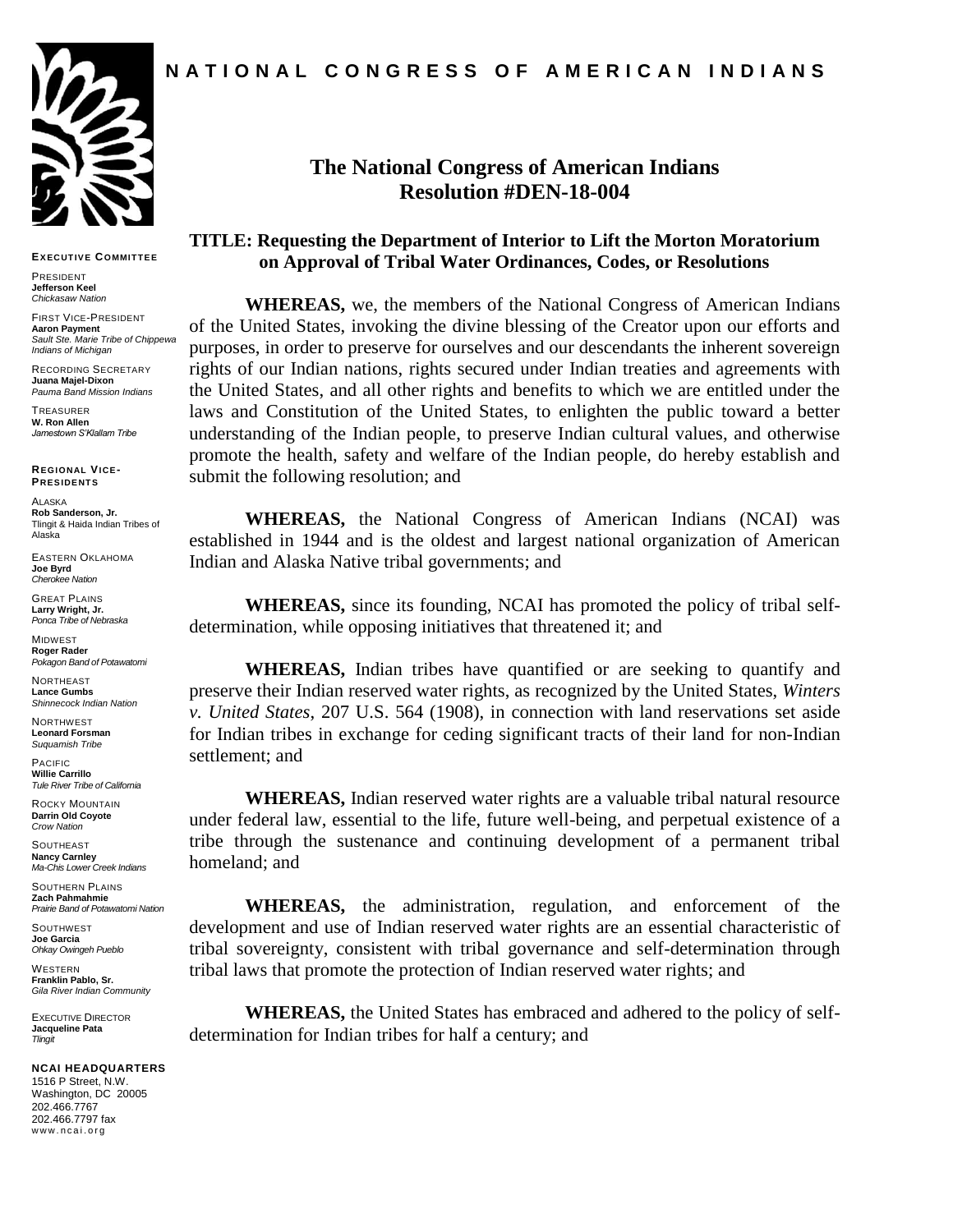**WHEREAS,** the U.S. Department of Interior has continued to enforce a 40 year-old policy, known as the "Morton Moratorium," Memorandum from Secretary of the Interior, Rogers C.B. Morton, to Commissioner of Indian Affairs (Jan. 15, 1975) (attached), that requires "all agency superintendents and area directors disapprove any tribal ordinance, resolution, code, or other enactment which purports to regulate the use of water on Indian reservations and which by the terms of the tribal governing document is subject to such approval or review in order to become" tribal law; and

**WHEREAS,** the Department's policy inhibits many tribes from implementing tribal water codes critical to not only tribal self-governance, but also to the protection and preservation of Indian reserved water rights, and is contrary to the trust relationship between the United States and Indian tribes; and

**WHEREAS,** numerous Indian tribes that have settled their water rights through Congressional legislation have been able to secure Congressional recognition and approval for their adoption of tribal water codes, other tribes have no opportunity to obtain Secretarial review of proposed tribal water codes, where required, because of the Morton Moratorium; and

**WHEREAS,** the 1975 Morton Moratorium has effectively frustrated its original purpose, that is, to support the adoption of federal regulations providing for the adoption of tribal codes because the Department has never enacted such regulations as anticipated; and

**WHEREAS,** the use and protection of Indian reserved water rights has become critical as state water users realize water shortages and look to secure rights to more sources of water, leaving tribes vulnerable to misuse and misappropriation of tribal water without a means to enforce their water rights on their reservations; and

**WHEREAS,** it is in the best interest of the federal government and tribes to be able to develop and implement tribal water codes in order to support tribal self-determination and selfgovernance over their most significant tribal natural resource—water—in order to provide a sustainable homeland for tribes and their members.

**NOW THEREFORE BE IT RESOLVED,** that the National Congress of American Indians (NCAI) calls for the Department of Interior to lift the Morton Moratorium as it is inconsistent with the federal government's trust responsibility to Indian tribes, and to revoke any policy that denies tribes the opportunity to seek Secretarial review and approval of their tribal water ordinances, codes, or resolutions, so that tribes can effectively regulate the use of water on their homelands; and

**BE IT FURTHER RESOLVED,** that this resolution shall be the policy of NCAI until is withdrawn or modified by subsequent resolution.